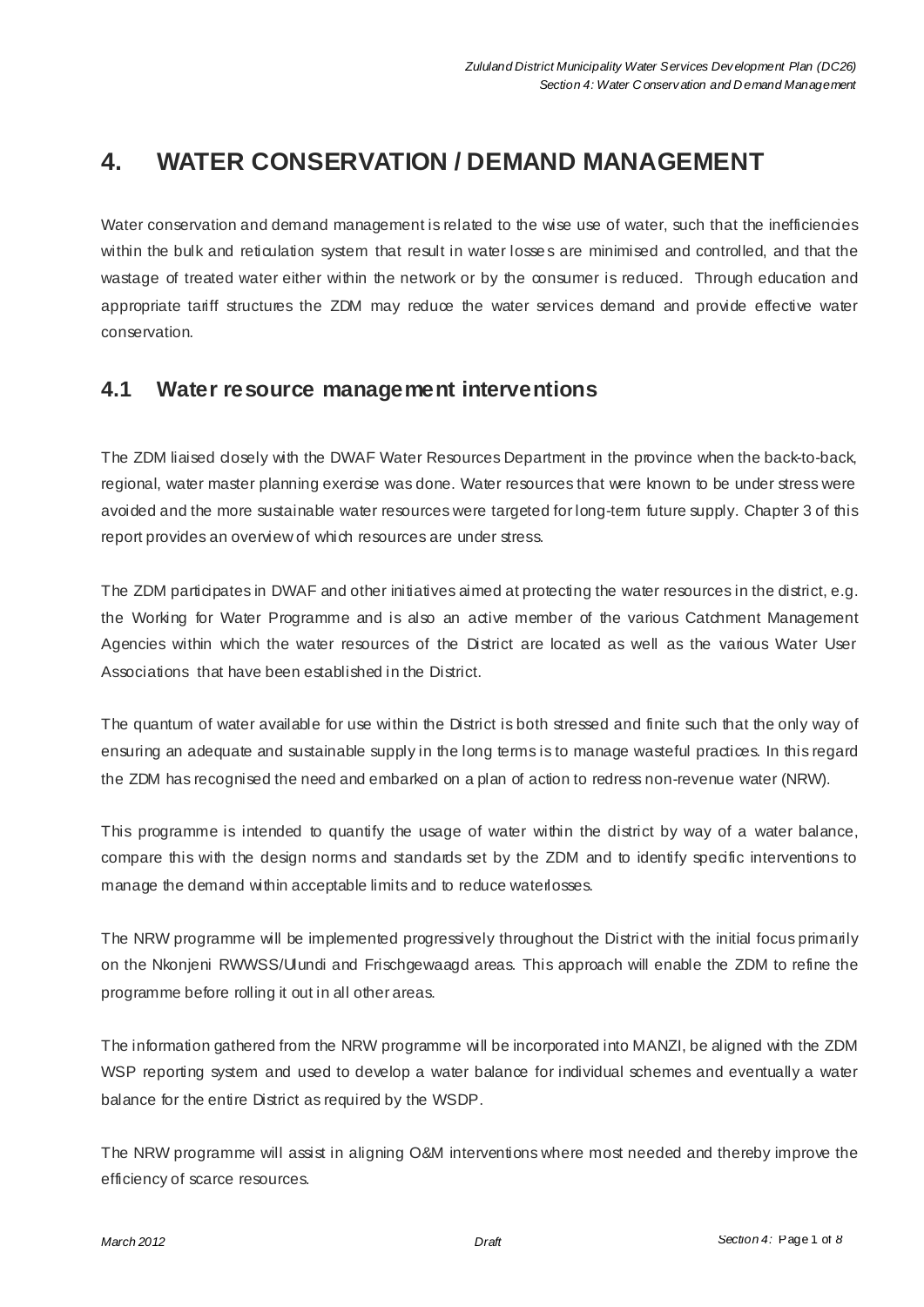The following specific interventions have already been launched in the target areas to address water losses through:

- Pressure management;
- Leak repair programmes;
- Meter repair & replacement programmes;
- Internal plumbing leaks; and
- Consumer end-use demand management initiatives.

The NRW strategy that the ZDM has adopted may be summarised as follows:

### **NEED FOR AN NRW PROGRAMME**

The municipality has identified the need to embark on a Non Revenue Water (NRW) programme for the District not only to save water but also to benefit from the many added advantages that can be linked to such a programme such as:

- Reduced water consumption and water wastage;
- Improved quality of service provided with more consumers receiving water consistently (the need for example to dose reservoirs at night will be substantially reduced or even completely eliminated);
- Improved coverage with billing and improved income stream for the municipality;
- Reduced costs to provide water services (less chemicals used, less maintenance required, etc);
- More efficient use of limited financial and human resources by focusing resources where most needed;
- Increased lifespan of infrastructure assets and postponing huge capital investments required to upgrade infrastructure in order to meet excessive growth in consumer consumption.

### **PRINCIPLES**

Before embarking on any new initiative it is best to first clarify the principles that must guide the programme and thereby set the framework within which to operate, as follows:

- The approach should be holistic and should deal with the complete solution from design issues, through to operational challenges and included metering and billing shortcomings. All role-players within the organisation must be brought on board and ownership of the programme established inhouse.
- Remedial actions identified through the programme must involve the relevant staff of the municipality and thereby work towards permanent change for the long term. The programme should influence daily operations in such a manner that it becomes a "way of life" within the organisation and leads to ongoing sustainability.
- Remedial actions that are decided upon have to be reviewed or at least judged economically by comparing the investment required versus the anticipated "win" that will be achieved. The 80/20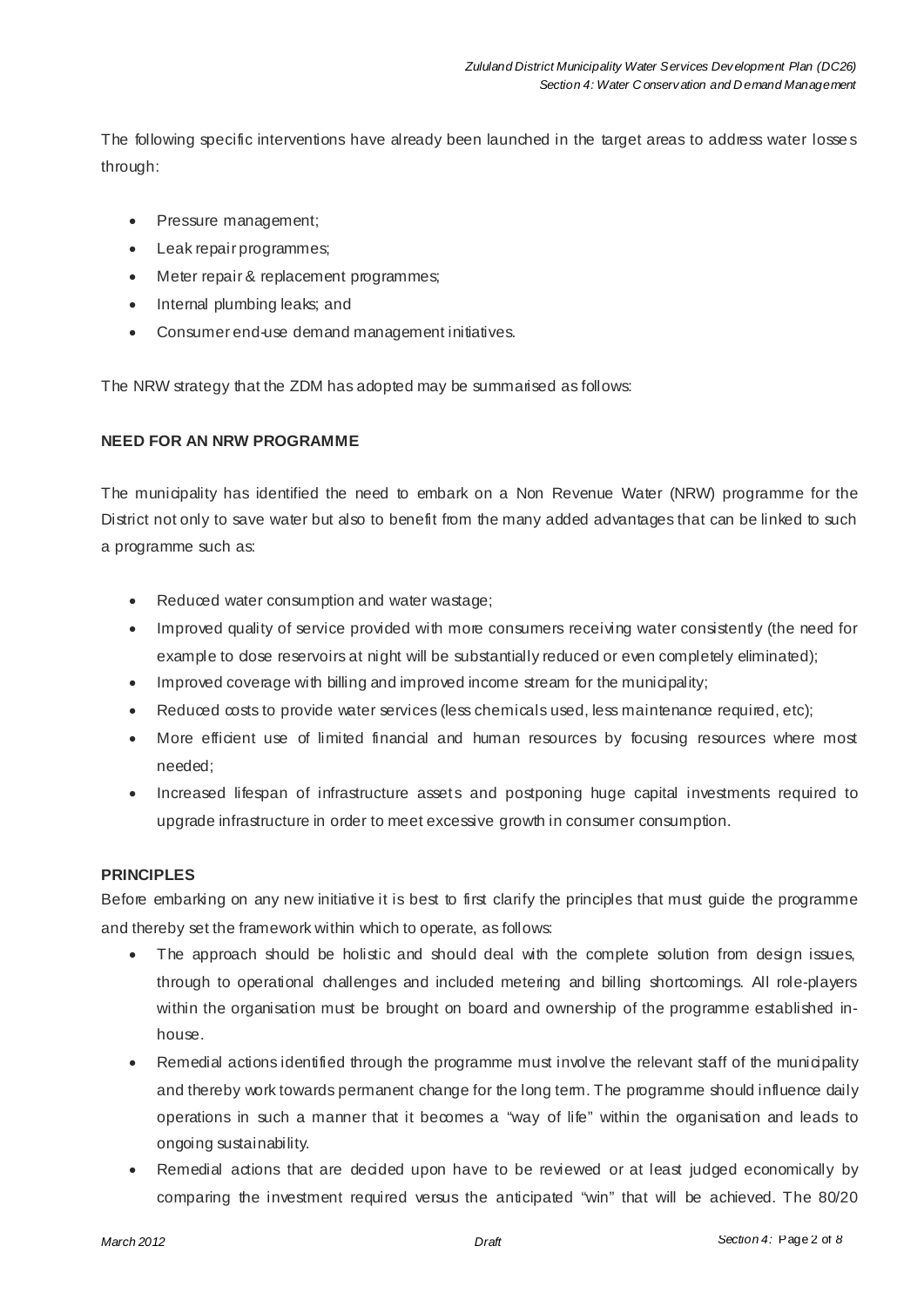principle should apply whereby the effort is firstly focused where the major challenges occur. Schemes need to be prioritised for intervention and one possible method could be to prioritise schemes in terms of their estimated contribution to the total estimated NRW in the District (see Table 1 below).

- Pressure Management activities should aim at achieving static pressure s in the reticulation networks of urban areas of between 2,5 – 6 bar and in rural areas of between 1- 6 bar. Proper network modelling should however dictate the final solution for each individual scheme.
- Measurement devices installed through this programme must be compatible with the telemetry and SCADA systems that will be installed by the ZDM through a parallel processes.
- All field information must be captured electronically on the existing central database called MANZI (Infrastructure Management System) and thereby linked to the GIS.
- The IWA method is recommended to be used to categorize water usage and to compile a water balance for each scheme, as shown in the figure below:

| System<br>Input<br>Volume | Authorized<br>Consumption | <b>Billed Authorized</b><br>Consumption | <b>Billed Metered Consumption</b><br><b>Billed Unmetered</b><br>Consumption | Revenue<br>Water            |
|---------------------------|---------------------------|-----------------------------------------|-----------------------------------------------------------------------------|-----------------------------|
|                           |                           | Unbilled Authorized<br>Consumption      | <b>Unbilled Metered</b><br>Consumption                                      | Non Revenue<br><b>Water</b> |
|                           |                           |                                         | <b>Unbilled Unmetered</b><br>Consumption                                    |                             |
|                           | <b>Water Losses</b>       | <b>Apparent Losses</b>                  | Unauthorized Consumption                                                    |                             |
|                           |                           |                                         | <b>Customer Meter Inaccuracies</b><br>and Data Handling Errors              |                             |
|                           |                           | Real Losses                             | Leakage on Transmission<br>and Distribution Mains                           |                             |
|                           |                           |                                         | Leakage and Overflows at<br><b>Storage Tanks</b>                            |                             |
|                           |                           |                                         | Leakage on Service<br>Connections up to point of<br><b>Customer Meter</b>   |                             |

**Figure 4.1: IWA Method of categorizing water use**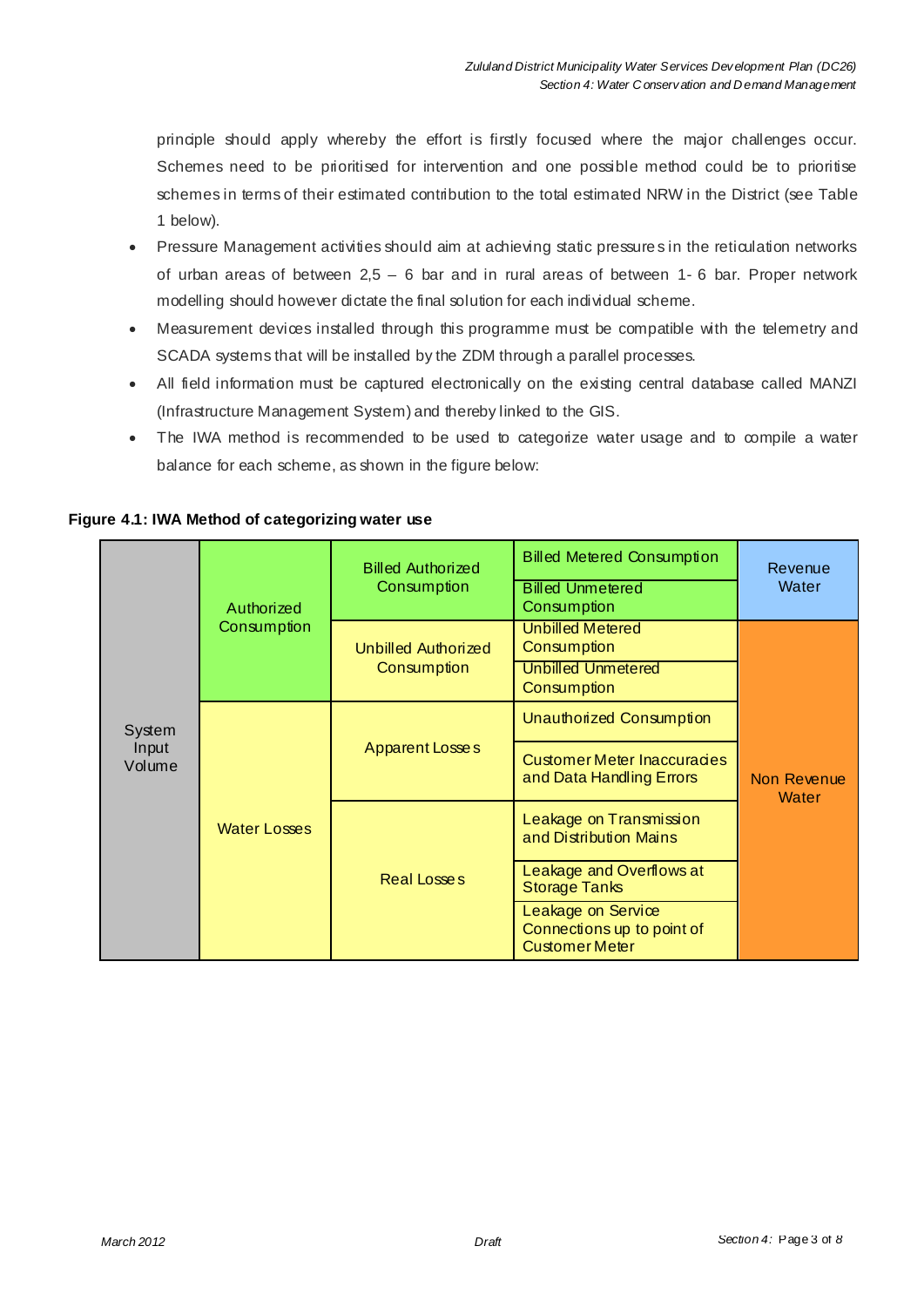### **METHODOLOGY**

The methodology to be used with the implementation of the NRW programme is summarised below:

- Understanding the functioning of the scheme from source to end user with the scheme information available;
- Managing scheme operations to achieve as closely as possible a situation where all consumers can receive water all day round and reservoirs do not have to be closed down at night (this allows for more accurate measurement);
- Identify water demand zones for each scheme and metering and logging points (temporary and permanent) and initiate implementation of the measurement devices as well as measures required to make zones discreet (see illustration below).



- The accurate recording and regular review of flow profiles and water supply volumes into each discrete zone, i.e. the metering infrastructure and data logging systems, induding the compilation of system water balances.
- The accurate recording and regular review of consumer demand and the sustained implementation of specific tasks (e.g. leak detection surveys, step testing, pressure management reviews, prompt burst repairs, etc.) and sustained overall maintenance of all system components.
- The roll out of a meter testing and meter replacement programme.
	- o Consumer metering and billing
	- o Identify unmetered consumers and systematically install meters at all consumer connections.
	- o Accurate and consistent billing of consumers as per the tariff policy.
	- $\circ$  Deal with non-payment in accordance with the ZDM by-laws and debt collection policy.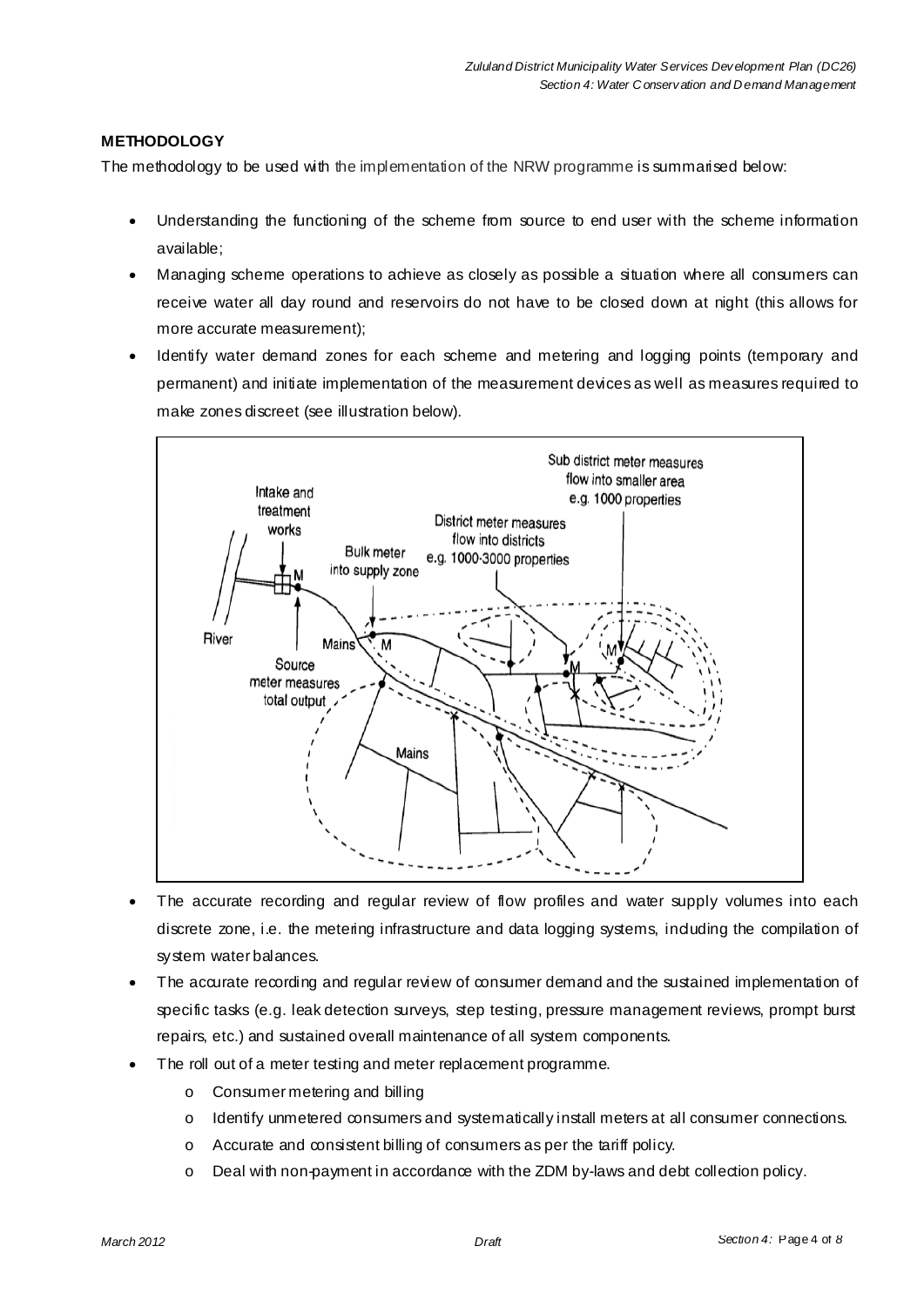### **PRIORITY SCHEMES**

It is difficult to determine accurately the extent of NRW in the district at this point in time and the pilot investigations that were discussed earlier indicated variances in NRW of between 41% and 68% between different schemes.

Table 4.1 (a) below lists the schemes in the district and the known System Input Volumes (SIV) as per the ZDM WSP report of March 2011. Although the state of NRW in each individual scheme is unknown it could be safely assumed, based upon the previously mentioned pilot investigations, that at least a 40% NRW scenario prevails throughout. When 40% NRW is applied and the NRW contribution from each scheme is calculated as a percentage of the total NRW for the district, the schemes can be prioritised as indicated in Table 4.1 (a) overleaf.

The ZDM has targeted the Ulundi-Nkonjeni RWSS as the first priority in rolling out the NRW programme. The Frischgewaagdt area is also being addressed as the necessary dataloggers are altready installed and the Vryheid Klipfontein/Bloemveld area is also to be addressed by the installation of new GSM dataloggers.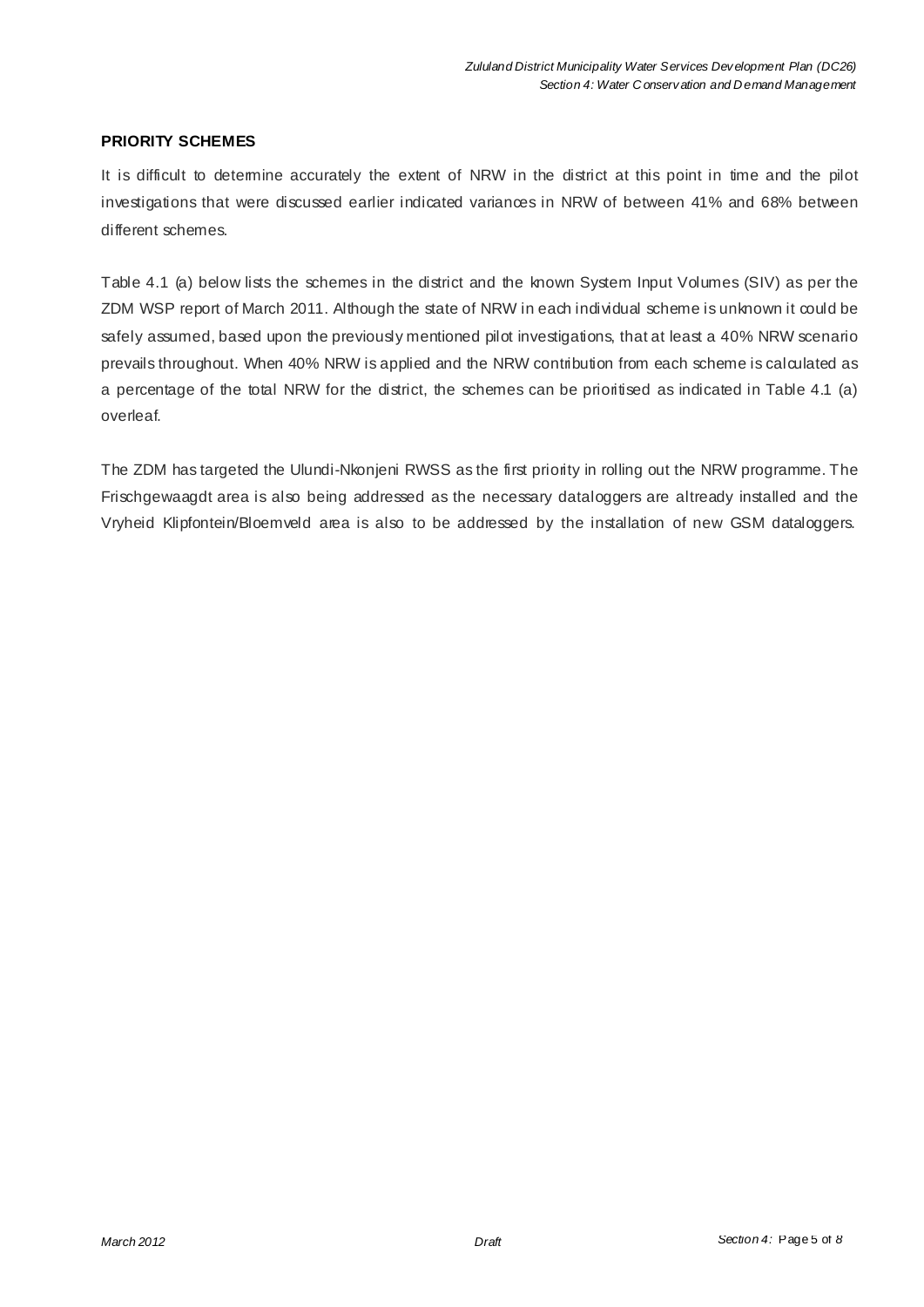| <b>Plant Name</b>                     | <b>Production</b><br>(MI/month) | <b>Estimated</b><br><b>NRW</b> | % of Total<br><b>District NRW</b> |
|---------------------------------------|---------------------------------|--------------------------------|-----------------------------------|
| Vryheid Klipfontein Vryheid Bloemveld | 373.0                           | 71%                            | 20.1%                             |
| Coronation                            | 39.1                            | 47%                            | 2.1%                              |
| Hlobane                               | 12.2                            | 59%                            | 0.7%                              |
| Paulpietersburg - eDumbe              | 82.5                            | 63%                            | 4.5%                              |
| Louwsburg                             | 12.3                            | 11%                            | 0.7%                              |
| Mpungamhlope                          | 39.5                            | 78%                            | 2.1%                              |
| eMakhosini                            | 8.5                             | 43%                            | 0.5%                              |
| Babanango                             | 13.6                            | 53%                            | 0.7%                              |
| Mandlakazi                            | 29.5                            | 94%                            | 1.6%                              |
| Enyokeni Royal Palace                 | 0.9                             | 65%                            | 0.1%                              |
| Kombuzi                               | 1.9                             | 0%                             | 0%                                |
| Nongoma                               | 156.4                           | 78%                            | 8.4%                              |
| Ophuzane                              | 13.1                            | 57%                            | 0.7%                              |
| Tholakela                             | 8.5                             | 38%                            | 0.5%                              |
| Mangosuthu                            | 32.3                            | 10%                            | 1.7%                              |
| eMondlo                               | 39.0                            | 12%                            | 2.1%                              |
| Msibi                                 | 10.1                            | 23%                            | 0.5%                              |
| Nkonsentsha                           | 1.2                             | 50%                            | 0.1%                              |
| Belgrade                              | 23.8                            | 67%                            | 1.3%                              |
| Khiphunyawo                           | 12.0                            | 66%                            | 0.6%                              |
| Khambi Village                        | 8.6                             | 80%                            | 0.5%                              |
| Mountain View                         | 2.5                             | 98%                            | 0.1%                              |
| Osingisingini                         | 1.7                             | 50%                            | 0.1%                              |
| Ceza                                  | 3.4                             | 50%                            | 0.1%                              |
| Sidinsi                               | 6.0                             | 11%                            | 0.3%                              |
| Ulundi - Nkonjeni                     | 623.0                           | 79%                            | 33.6%                             |
| Pongola Town/Simdlangentsha East      | 228.8                           | 59%                            | 12.4%                             |
| Spekboom                              | 30.3                            | 44%                            | 1.6%                              |
| Khangela Royal Palace                 | 0.3                             | 29%                            | 0.1%                              |
| Mvuzini                               | 15.3                            | 54%                            | 0.8%                              |
| Nkonjeni Hospital                     | 4.6                             | 47%                            | 0.2%                              |
| Itshelejuba Hospital                  | 5.1                             | 53%                            | 0.3%                              |
| Thulasizwe Hospital                   | 2.6                             | 9%                             | 0.1%                              |
| Masokaneni                            | 0.0                             | 0%                             | 0.0%                              |
| Purim                                 | 10.4                            | 22%                            | 0.6%                              |
|                                       | 1852                            | 43%                            | 100%                              |

### **Table 4.1 (a): List of schemes with total monthly production and estimated UAW**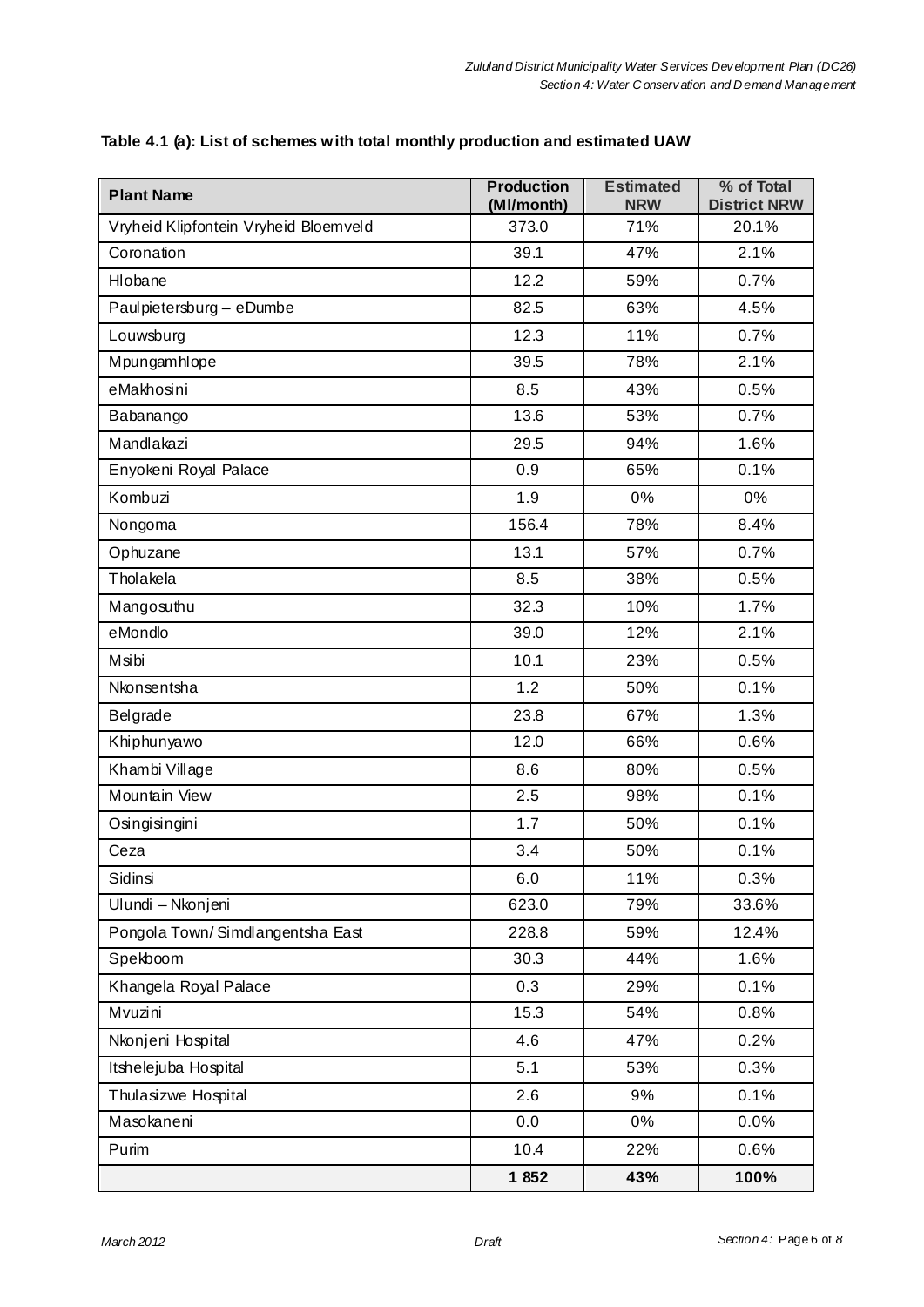# **4.2 Status of the ZDM NRW programme**

To date the ZDM has established a dedicated NRW team for North and South comprising the following:

### **North**

• DD WSP (North)

### **South**

- DD WSP (South)
- 1 x NRW technician
- 1 x Water inspector
- x Reaction Team: 1 x plumber + 1 handyman + 1 labourer

The ZDM has also procured the services of a specialist NRW service provider to assist in capacitating the ZDM NRW team and to establish the NRW management systems.

Progress to date may be summarised as follows:

### **Nkonjeni RWSS/Ulundi**

- Survey of metering and pressure control infrastructure;
- Logging water meters within rural and urban areas and identification of areas of high night flows;
- Identify metering zones/districts;
- Set up NRW management systems;
- Procure additional loggers;
- Implement NRW training; and
- Compile infrastructure records.

### **Frischgewaagd**

The networks at the township of Frischgewaagd were refurbished during 2007 to manage water losses, but no funding was available to install individual household connections. The township was devided into six supply zones and water is restricted per zone. This creates social problems as the usage per household cannot be controlled and if individuals waste water the entire zone is penalized. Water consumption per zone was measured during this period (2007/2008), just after the reticulation networks were refurbished. The initial daily consumption was between 650 and 750 kl/day for a period of 24 hours. Due to financial constraints at the time, it was decided to install **unmetered** yard connections at Frischgewaagd Township. Over time the home owners connected the new yard connection to their old internal plumbing systems without disconnecting their internal system from the old network, causing water losse s.

During February 2012 loggers were re-installed and measurements taken. Early indications are that water is released to the township for 12 hours per day at a consumption of 780 kl/day (12 hours). This indicates that severe losses are present.